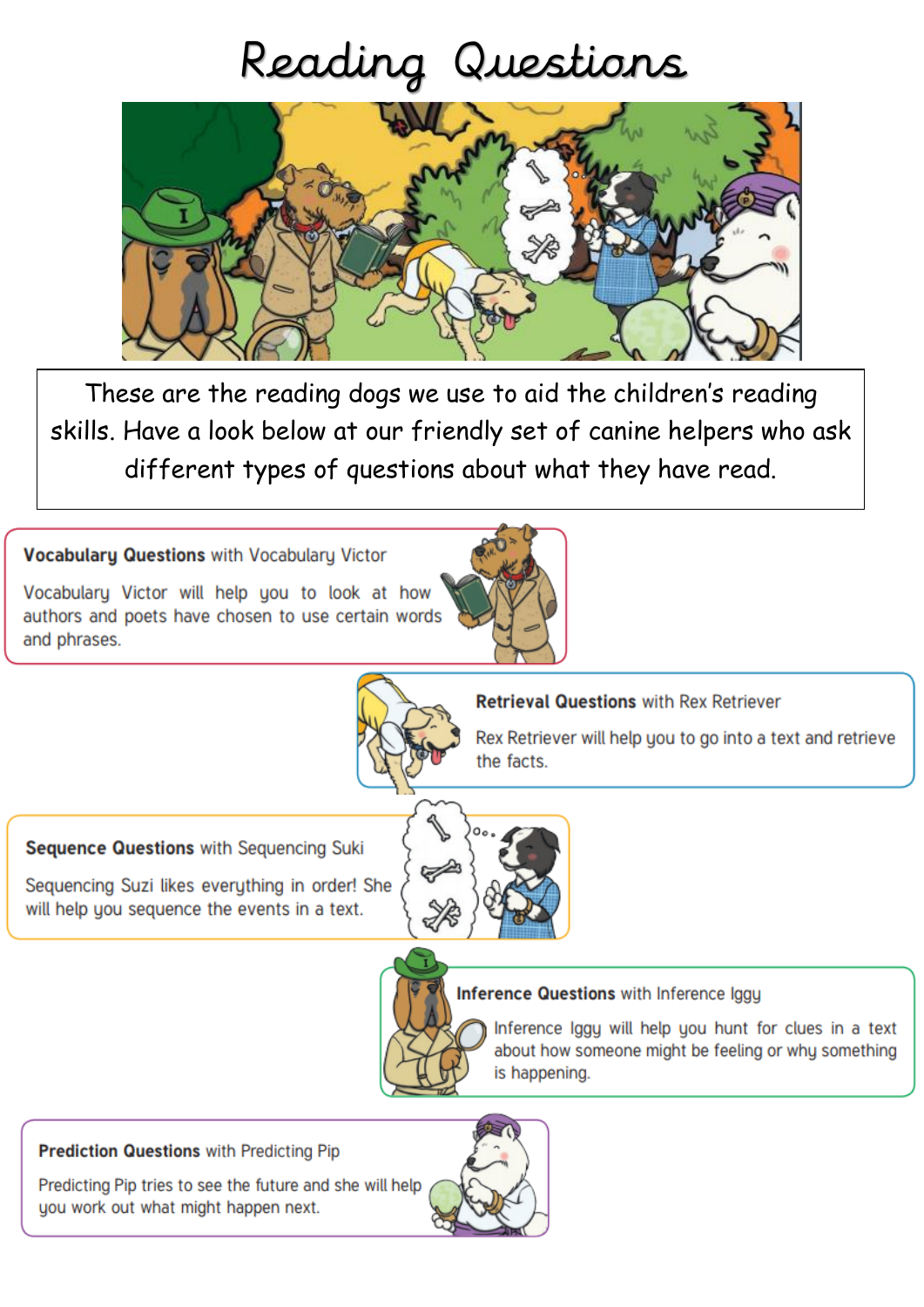Pick a dog to focus on with your child when you are reading and then choose some questions.

Vocabulary Victor questions

- 1. Why do you think the author used the word…?
- 2.Can you find a word in the text which means the same  $as.$ ?
- 3.Find an adjective in the text.
- 4. How/where can we find out the meaning of this word?
- 5.Can you find a word/sentence that tells you/shows that…?
- 6.Can you read around this word to have a guess at what it means?
- 7.Which words has this author used to make you feel happy/angry/worried/frightened/nervous.

Rex Retrieval questions

- 1. Where is this story set?
- 2.When is this story set?
- 3.Is there a good/bad character? Who is it? How can you tell?
- 4. How does the story end?
- 5.Which is your favourite/worst/funniest/scariest part of the story? Why?
- 6.What happened to make…?
- 7.Can you think of a different title for this story/poem/text/section/chapter?
- 8.Tell me three facts you have learnt from the text.



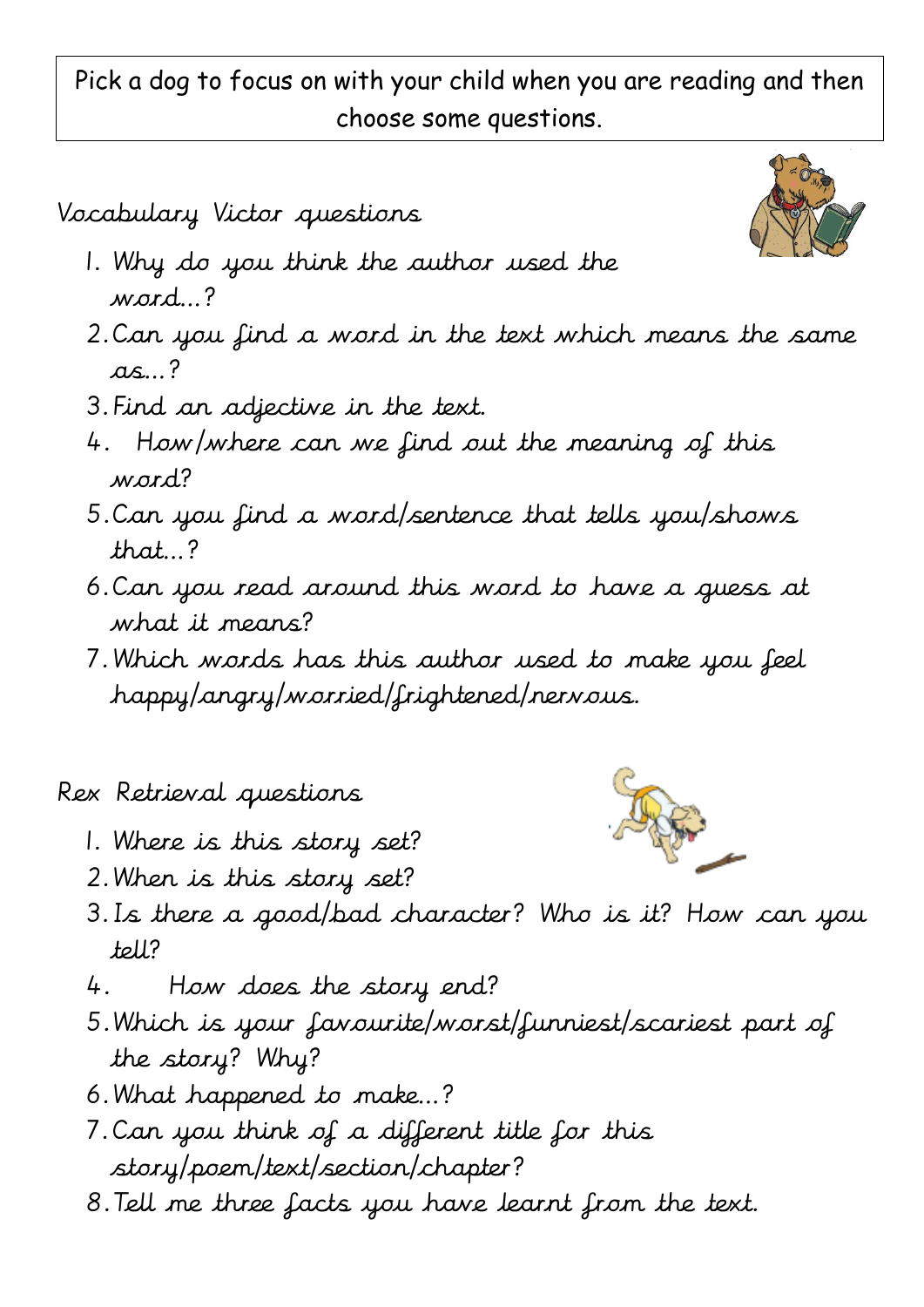Sequencing Suzi Questions

- 1. What is happening at the beginning?
- 2.Who do you meet first?
- 3.What did you find out first?
- 4. Put these sentences in the order they happened…
- 5.What happened next/in the middle/at the end of….?
- 6.Draw a picture to show what happened in the beginning/middle/end.
- 7.Write a sentence to show what happened in the beginning/middle/end.

Inference Iggy Questions

- 1. What do you think … is saying/thinking/feeling at this point? Why?
- 2.Why does the author use the word … here?
- 3.What do you think the word … means? Why do you think that?
- 4. Can you explain why … ?
- 5.Why/where do you think …?
- 6.Which bit made you feel happy/sad/scared/excited? Why?
- 7.How did you feel when …. ?
- 8.What can we guess about where/when this is taking place?
- 9.Is there anything you've just read which reminds you of something that has happened to you, or someone you know? Why? How?

Predicting Pip Questions

- 1. What do you think will happen next?
- 2.Where do you think …. Will go next?
- 3.What do you think … will say/do next?